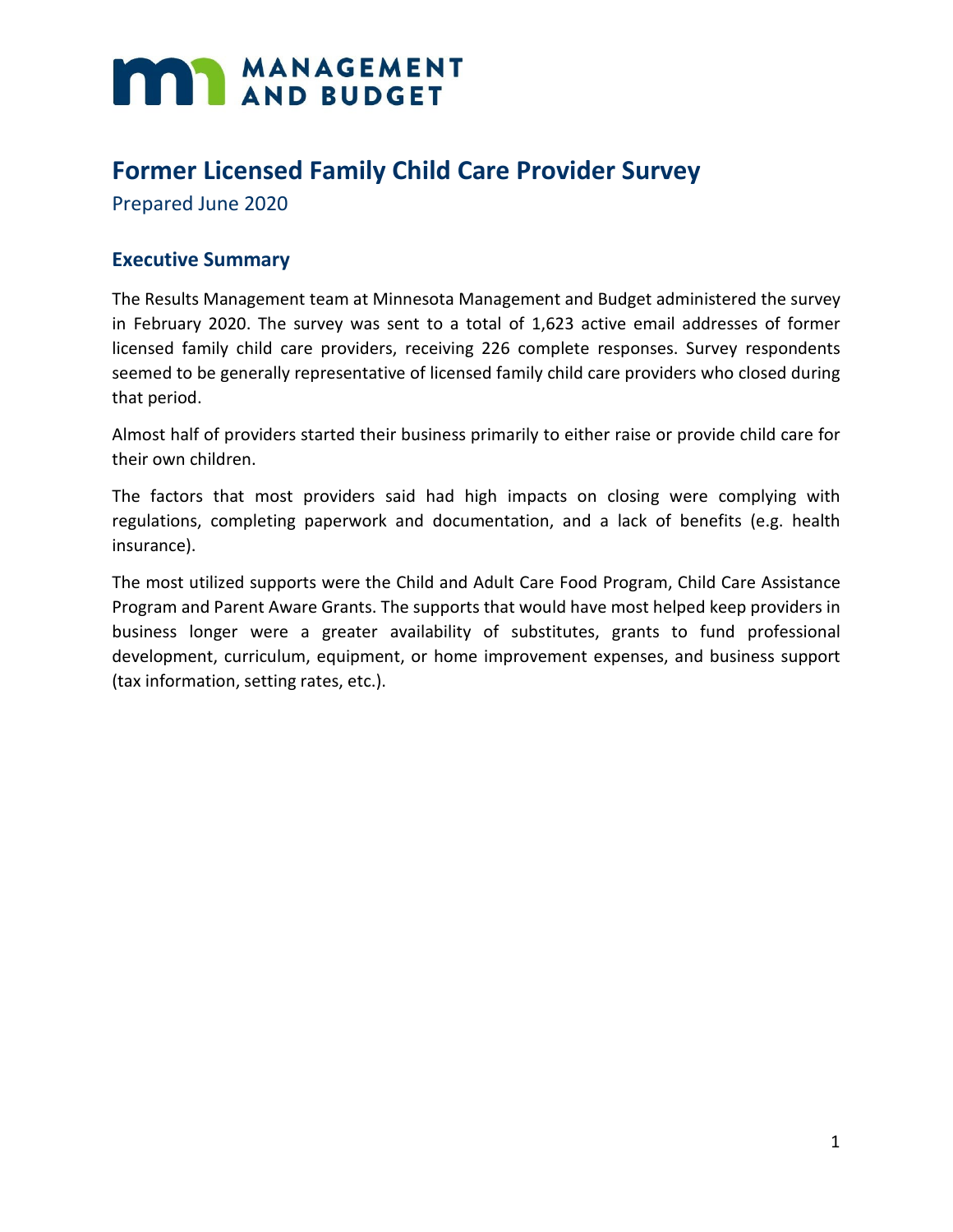## **Overview**

The Results Management team at Minnesota Management and Budget administered the survey in February 2020. Minnesota Department of Human Services Licensing Division provided a list of formerly licensed family child care providers. Using this list, we sent the survey to a total of 1,623 active email addresses of formerly licensed family child care providers. We received responses from 242 former providers, equating to a 15 percent response rate. Sixteen respondents had not actually closed their license between 2017-19 and did not continue their surveys, resulting in 226 responses.

Survey respondents were generally representative of licensed family child care providers who closed during that period by geography and by year of closure, although respondents tended to have stayed longer in business:

| Region                 | Total | Respondents |
|------------------------|-------|-------------|
| 7 County Metro         | 31%   | 32%         |
| Central / West Central | 28%   | 24%         |
| Northeast              | 5%    | 8%          |
| Northwest              | 6%    | 12%         |
| Southwest              | 9%    | 11%         |
| Southeast / Southern   | 15%   | 19%         |

Table 1. Region of survey respondents compared to all providers in Minnesota

| Table 2. Number of years open of survey respondents compared to all providers in Minnesota |  |  |  |
|--------------------------------------------------------------------------------------------|--|--|--|
|--------------------------------------------------------------------------------------------|--|--|--|

| Years Open   | Total | Respondents |
|--------------|-------|-------------|
| Under 5      | 53%   | 42%         |
| $5$ to 9     | 18%   | 19%         |
| 10 to 14     | 8%    | 10%         |
| More than 15 | 20%   | 29%         |

The survey included multiple-choice and open-ended questions about the impact of different business, administrative and personal factors on their closing, as well as any usage of supports and services.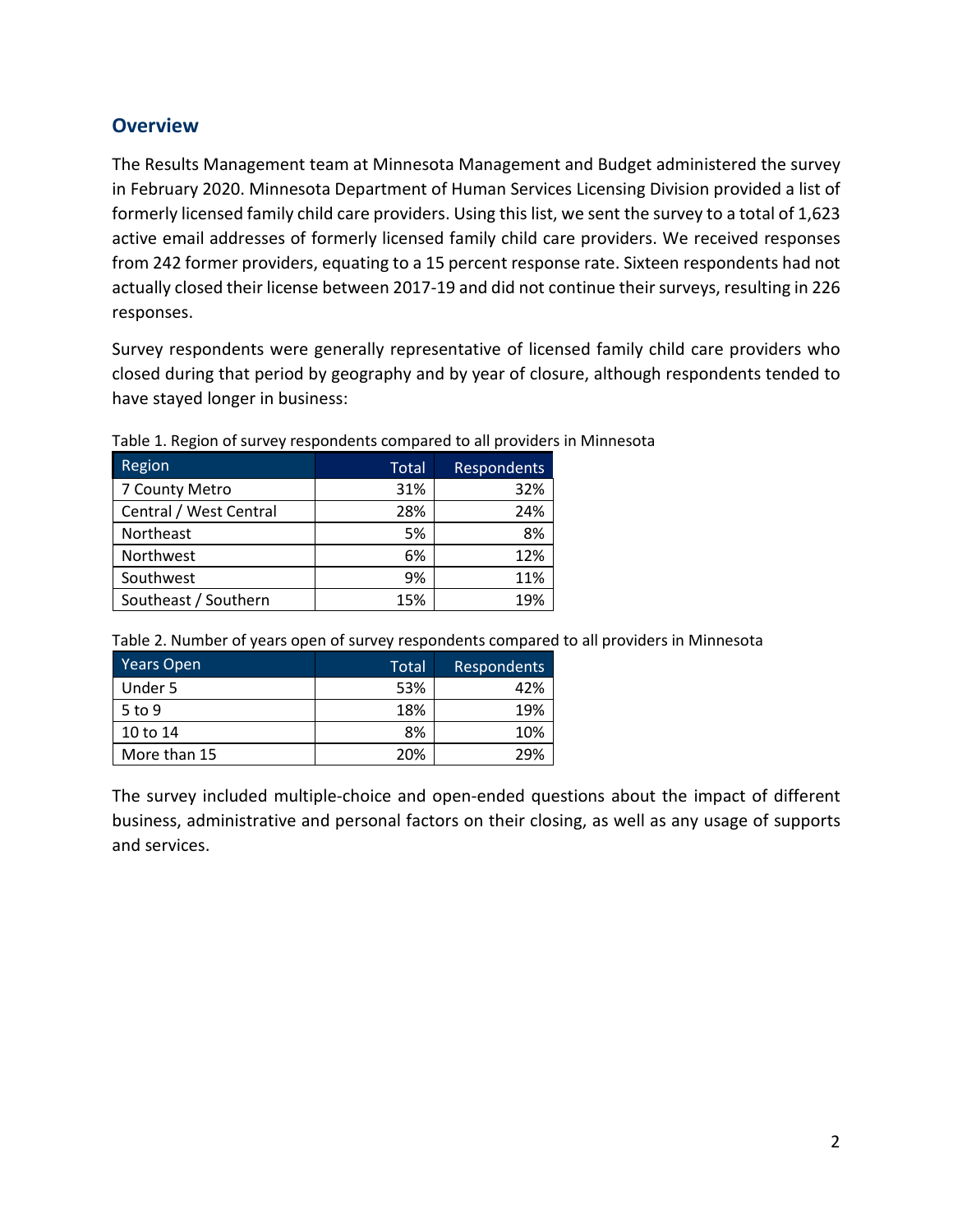# **Openings & Closures**

Forty-eight percent of providers stated that their primary reason for becoming a licensed family child care provider was either to raise or provide child care for their own children. Over half (51%) closed their license before they wanted to.





Figure 2. Q: Did you close your family child care license before you wanted to?

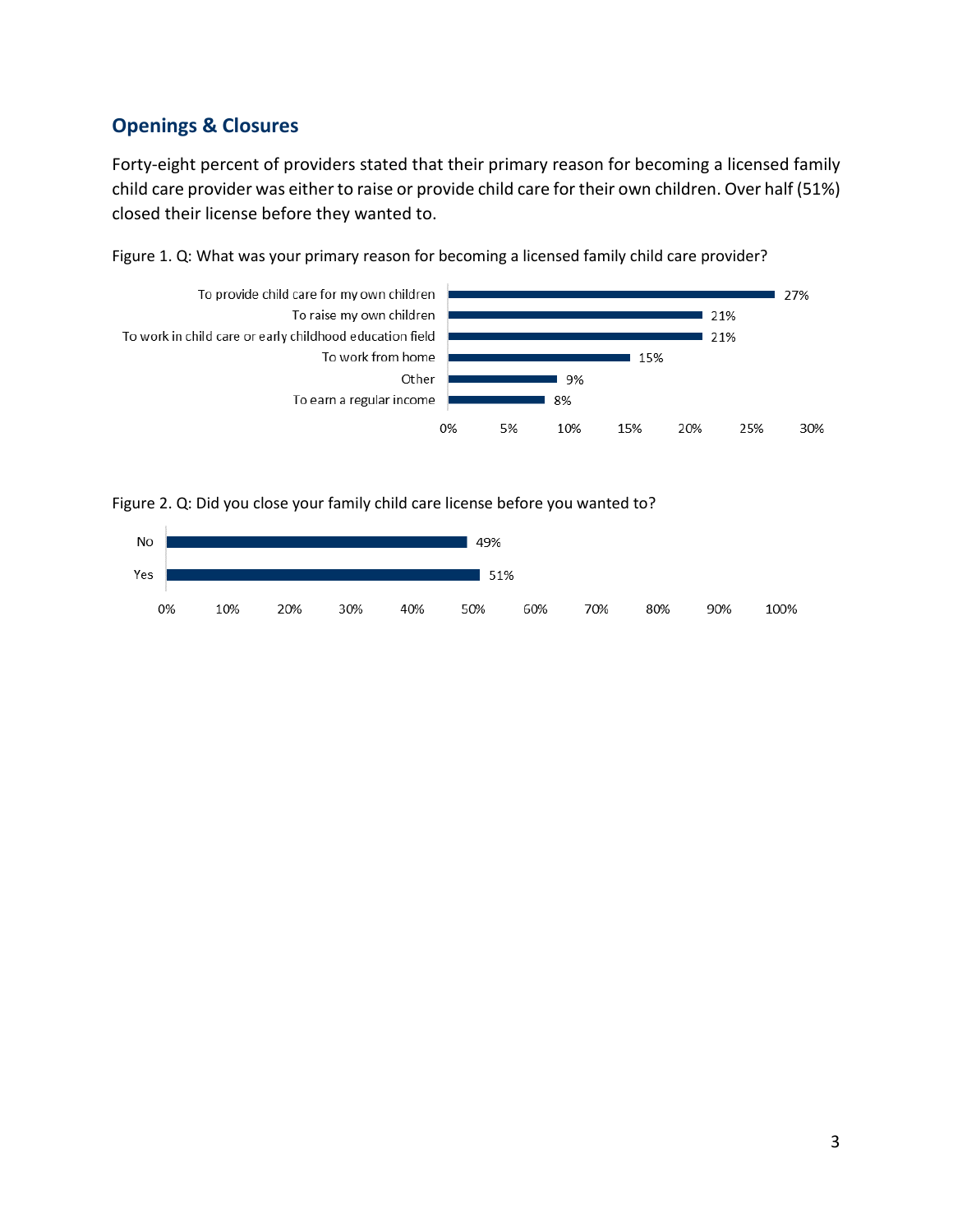#### **Business factors**

The three business factors respondents most listed as having a high impact on their closing were: lack of benefits, such as health insurance (40%), long hours (34%), and difficulty finding substitute providers (30%). The answers are not mutually exclusive, as providers could select more than one.





For difficulty in finding substitutes, there were clear regional differences. Whereas in Minneapolis or St. Paul, only 13 percent of former providers listed this as having a high impact on closure, in North East, this was 39 percent.

Figure 4. Q: How much impact did these business factors have on your decision to close your child care business? [Difficulty finding substitute providers], by region

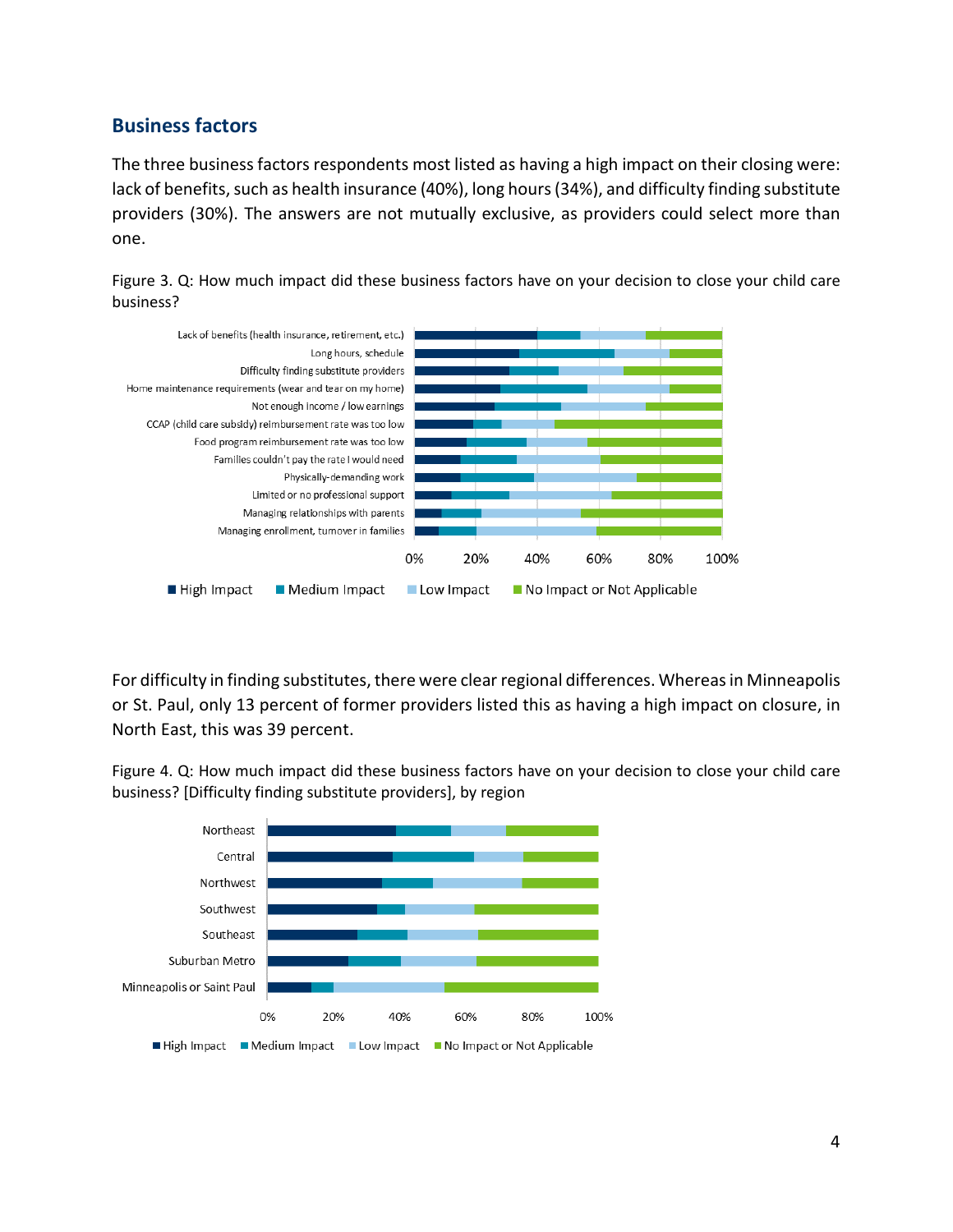#### **Personal factors**

The three personal factors respondents most listed as having a high impact on their closing were: wanted a change in job field or job conditions (27%), mentally demanding work (23%), other personal reasons (37%).

Figure 5. Q: How much impact did these personal factors have on your decision to close your child care business?



### **Administrative factors**

The three administrative factors respondents most listed as having a high impact on their closing were: complying with other regulations – such as minor infringements or stress of unannounced visits (45%), completing required paperwork and documentation (37%), and training requirements (32%). Additionally, 78 percent said that their interactions with the county licensor had no or low impact on their decision to close.

Figure 6. Q: How much impact did these administrative factors have on your decision to close your child care business?

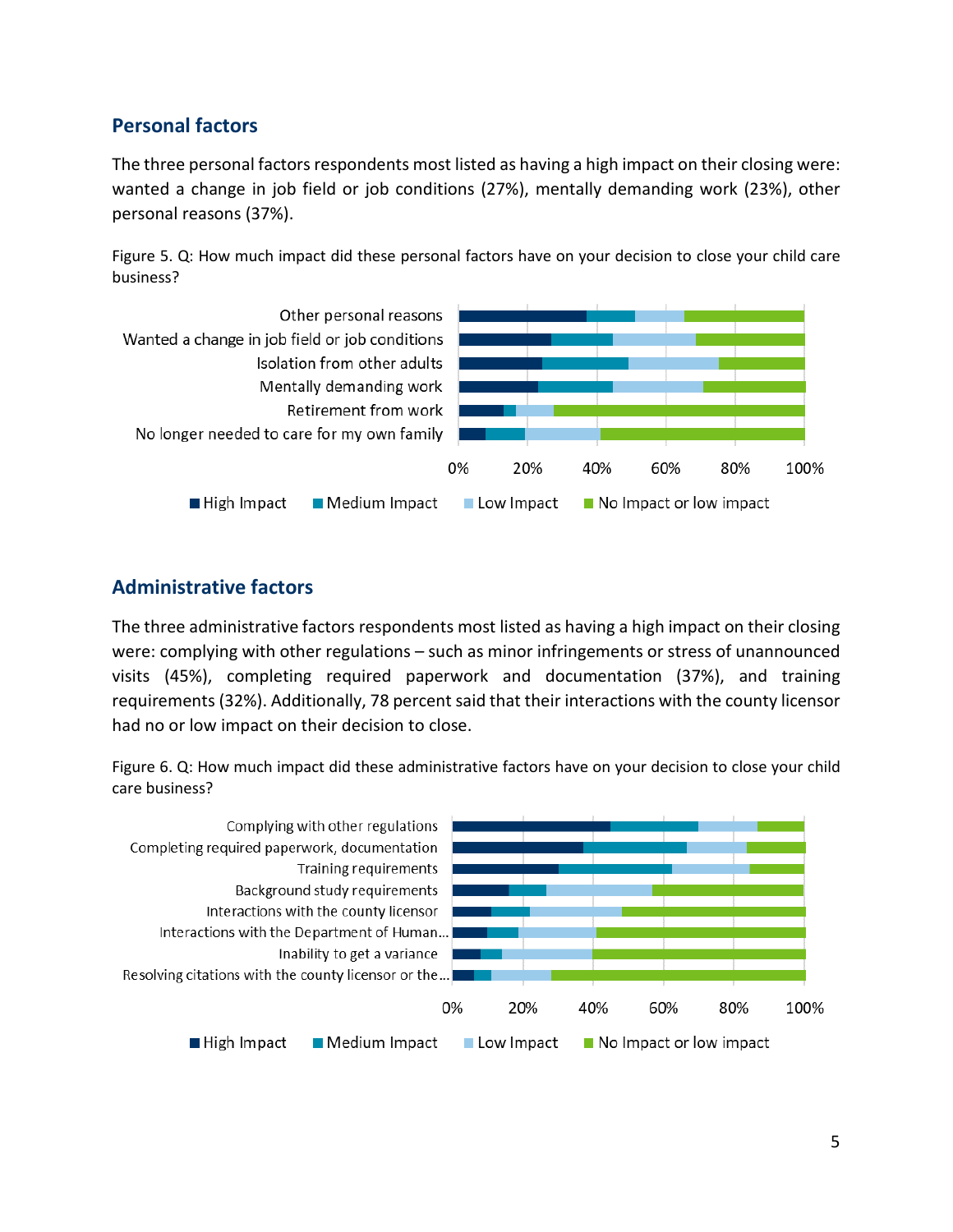#### **Documentation**

Many providers identified paperwork and documentation as an issue. The majority of participants responded that the following types of documentation were either burdensome or very burdensome: relicensing forms (64%), record keeping, such as taxes and employee records (61%) and ongoing updates to children's records (53%).

Figure 7. Q: Documentation is required as part of running a licensed child care business. To what extent were the following types of documentation burdensome for you?



# **Regulation**

Respondents provided a lot of feedback on the burden of keeping up with changing rules and regulations. However, when asked about the difficulty of complying with regulations relating to minimum health and safety standards, the majority of respondents answered that the following regulations were either not difficult at all or not applicable, or not very difficult: water, food and nutrition requirements (91% of respondents), Physical location or space requirements (86% of respondents) and background study requirements (84%).

Figure 8. Q: Regulations are intended to ensure minimum health and safety standards. To what extent was complying with these regulations difficult for you?

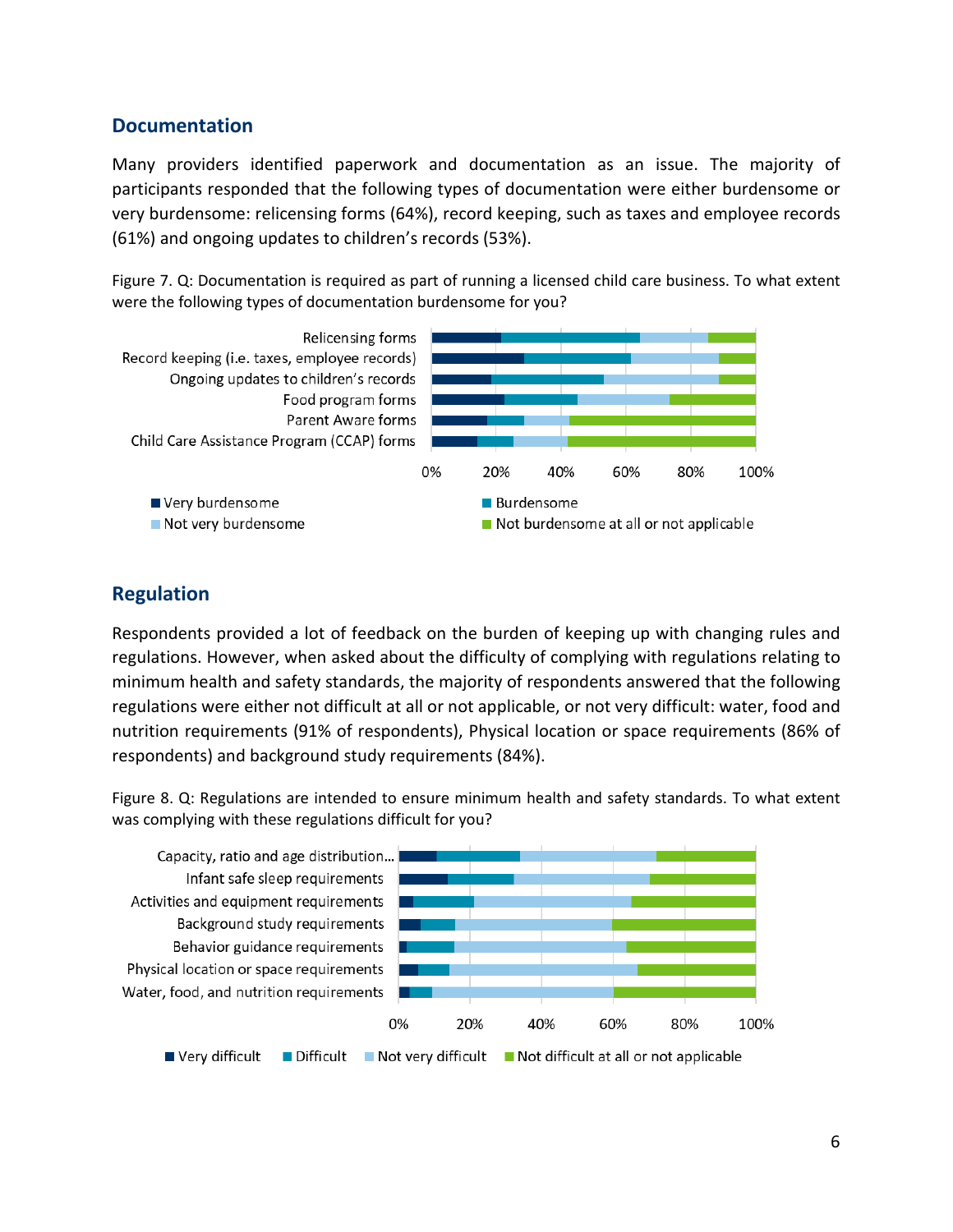# **Training**

Providers generally could afford training (70% stated that their ability to afford training was not difficult or not very difficult). However, 65 percent responded it was either difficult or very difficult in that it took time away from business or family to attend training.

Figure 9. Q: Training is required for all licensed providers. To what extent were the following factors related to training difficult for you?



#### **Supports and services**

The most utilized supports were the Child and Adult Care Food Program (86%) and CCAP (40%). However, almost a fifth (18%) were not aware of any the supports listed. The supports most providers said would have helped keep them in business for longer were: greater availability of substitutes (48%), grants to fund professional development, curriculum, equipment, or home improvement expenses (43%), business support (tax information, setting rates, etc.) (42%) and guidance on finding and applying for a grant (35%).

Figure 10. Q: Did you make use of any of the following supports, payments, or assistance during the time your business was in operation?

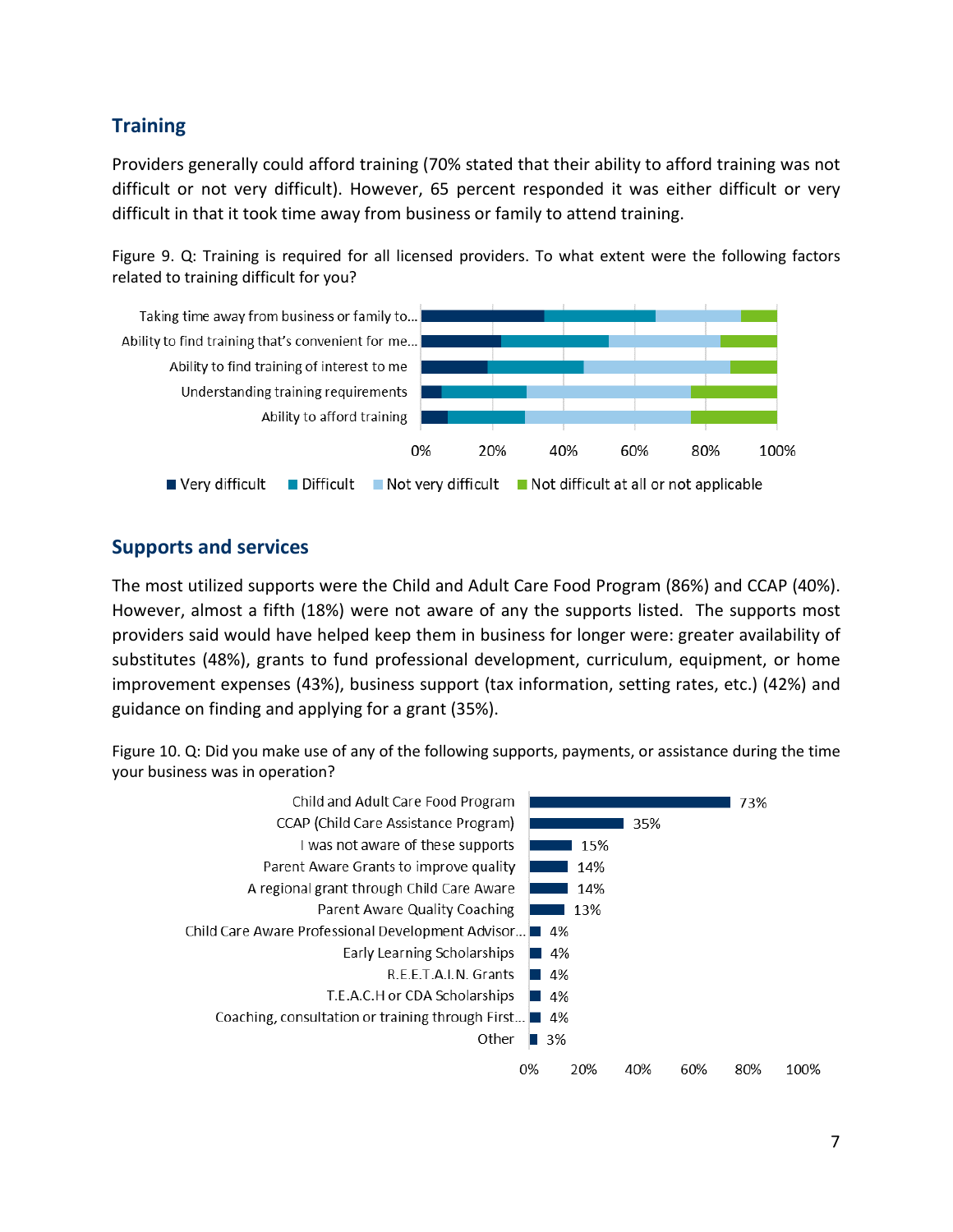Figure 11. Q: Which of these additional supports or services, if any, would have helped you keep your child care business open for longer?



0% 5% 10% 15% 20% 25% 30% 35% 40% 45% 50%

#### **Child & Adult Care Food Program**

The most widely used support service reported by respondents was the Child & Adult Care Food Program, with 86 percent answering (166) that they had used it during the time they were in business. Of these respondents who used Child & Adult Care Food Program:

- 39 percent answered that the food program reimbursement rate being too low had either a "high" or "medium" impact on their decision to close their child care business.
- Half (50%) answered that food program forms were not very burdensome, not burdensome at all or not applicable.

Figure 12. Q: How much impact did these business factors have on your decision to close your child care business? (required) (Food program reimbursement rate was too low) [only for those who answered that they used the Child & Adult Care Food Program]

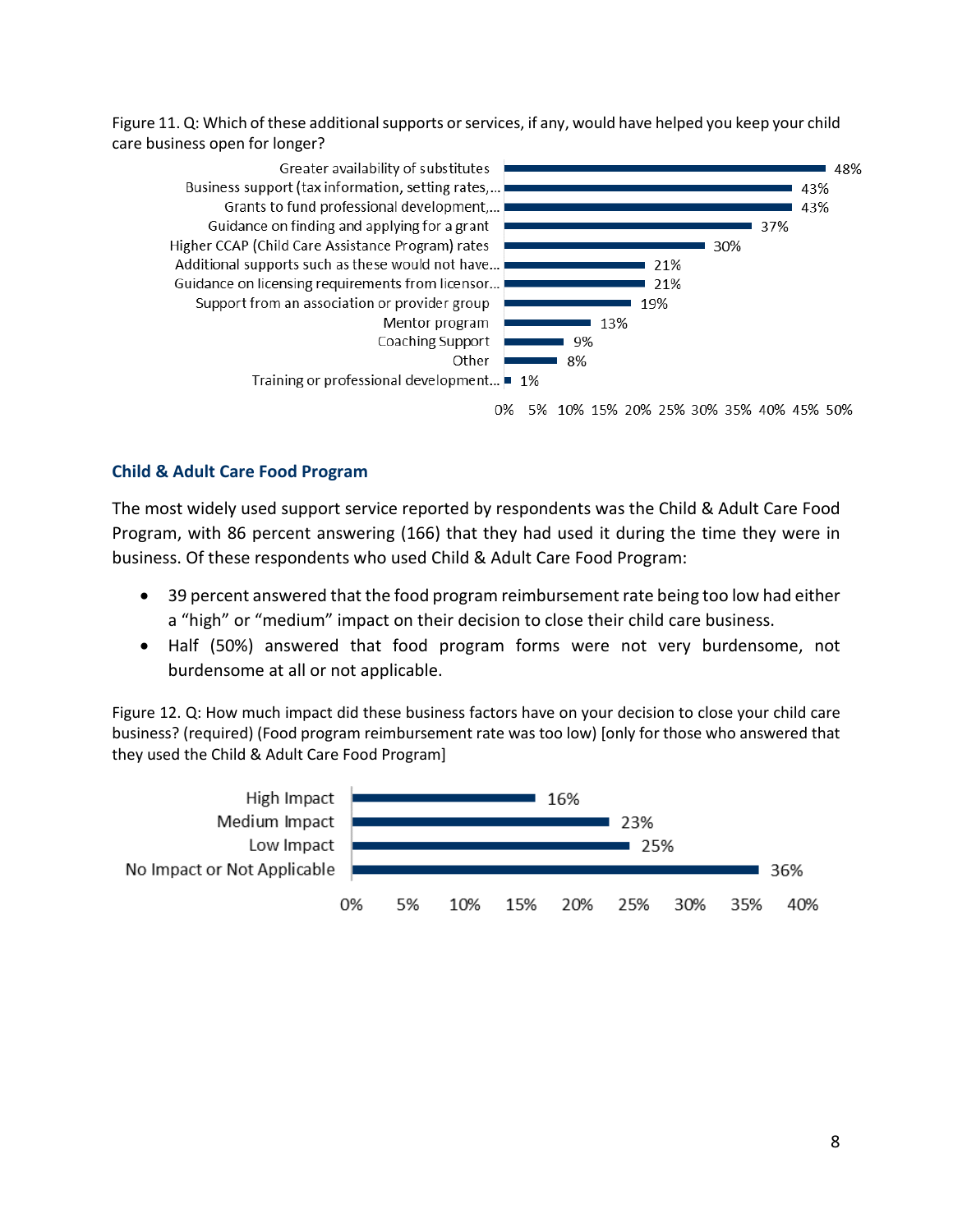Figure 13. Q: Documentation is required as part of running a licensed child care business. To what extent were the following types of documentation burdensome for you? (required) (Food program forms) [only for those who answered that they used the Child & Adult Care Food Program]



#### **Child Care Assistance Program (CCAP)**

Forty percent of respondents (78) reported that they used CCAP when their business was in operation. Of these respondents who used CCAP:

- Half (49%) answered that higher CCAP rates "would have helped keep [their] child care business open for longer".
- Half (49%) answered that the CCAP reimbursement rate being too low had either a "high" or "medium" impact on their decision to close their child care business.
- Over half (59%) answered that CCAP forms were not very burdensome, not burdensome at all or not applicable.

Figure 14. Q: How much impact did these business factors have on your decision to close your child care business? (required) (CCAP (child care subsidy) reimbursement rate was too low) [only for those who answered that they used CCAP]

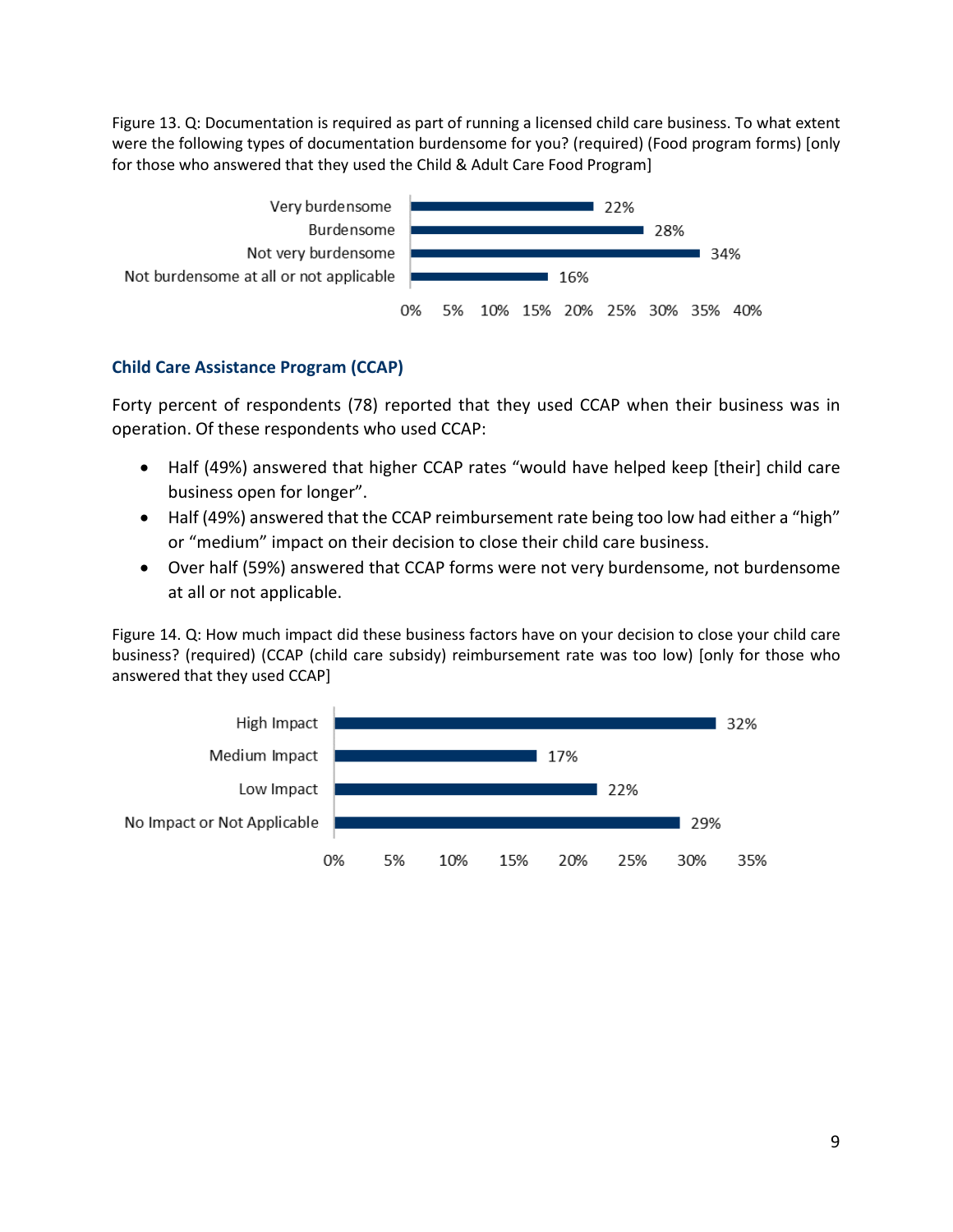Figure 15. Q: Documentation is required as part of running a licensed child care business. To what extent were the following types of documentation burdensome for you? (required) (Child Care Assistance Program (CCAP) forms) [only for those who answered that they



#### **Not aware of supports**

Almost one fifth of respondents (18%) answered that they were not aware of the listed supports, services or assistance during the time their business was in operation. Of this group, 63 percent answered that they closed earlier than they wanted to, compared to 51 percent for the remainder of respondents.

It is worth noting that, although they answered not being aware of the listed services, some of these respondents also answered that they used some of these services. It is possible that they interpreted this as being unaware of at least some of the supports mentioned.

#### **Closure prior to intent**

Although most factors had similar impacts on providers regardless of whether they closed early or not, providers who did not close earlier than they wanted to were more likely to report the following factors as having a high impact on their decision to close:

- **Business factors**: long hours
- **Personal factors**: isolation from other adults, wanted a change in job field or job conditions

Figure 16. Q: How much impact did these business factors have on your decision to close your child care business? (long hours, schedule)

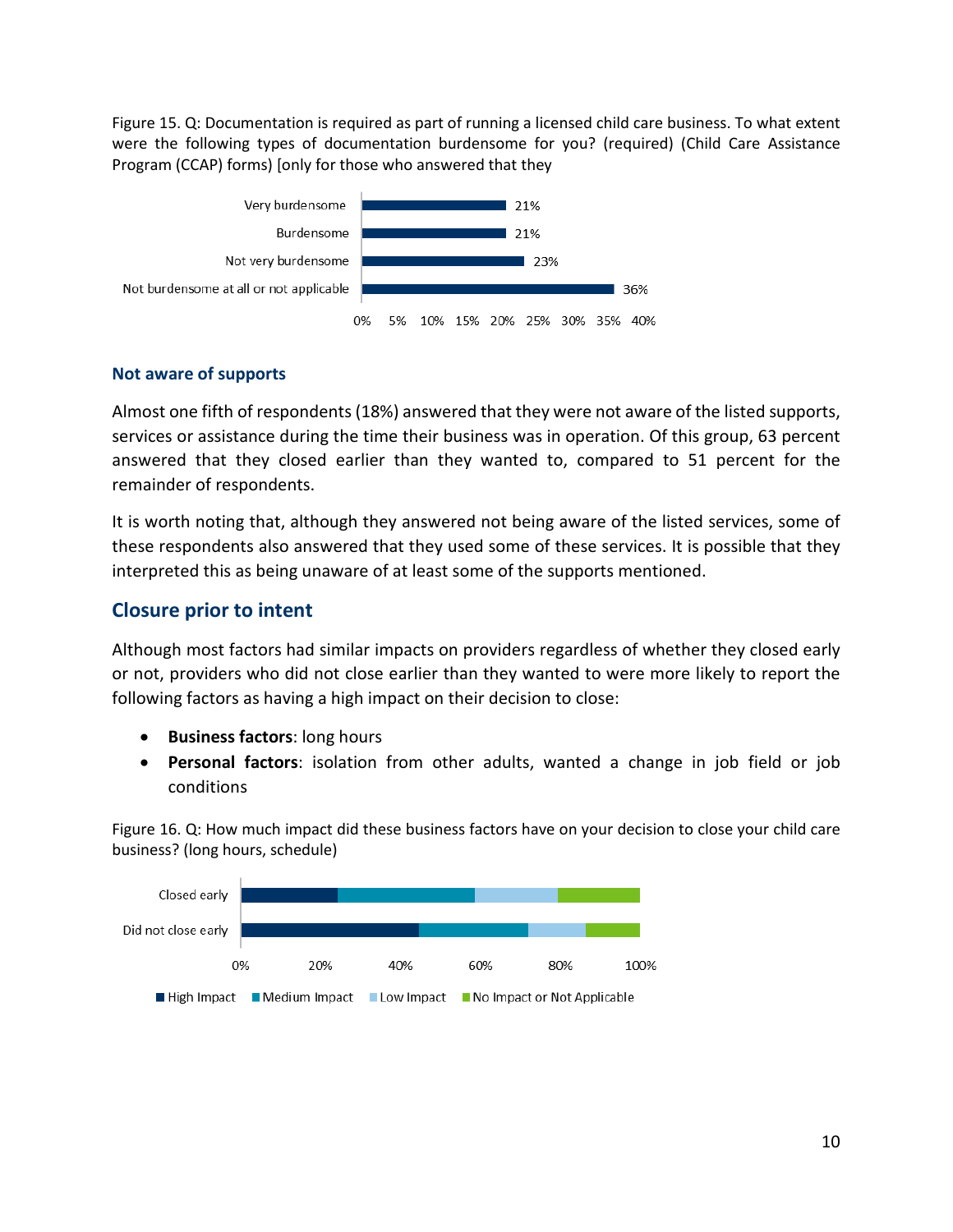Figure 17. Q: How much impact did these personal factors have on your decision to close your child care business? (isolation from other adults)



Figure 18. Q: How much impact did these personal factors have on your decision to close your child care business? (Wanted a change in job field or job conditions)

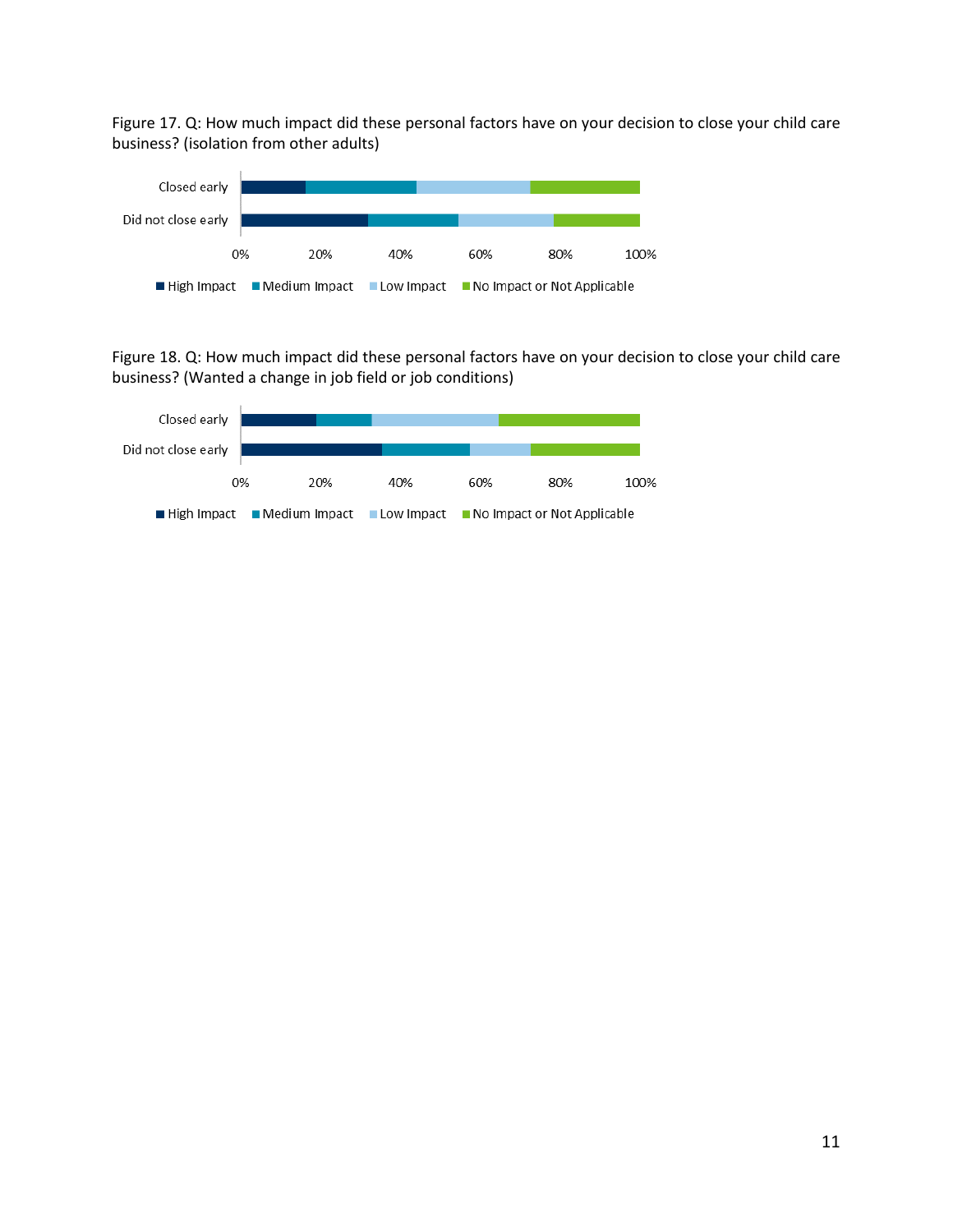## **Former provider suggestions and recommendations**

In addition to multiple choice answers, the survey provided respondents space for additional feedback and comments. Some recommendations mentioned are shown below, along with several associated quotes:

- Moving towards electronic documentation and record keeping
	- $\circ$  "Electronic Documentation would be great. Could a site be set up where the provider enters information monthly? Or an app? Let's use technology! I think electronic resources/record keeping between licensing and the provider would help tremendously."
	- o "I didn't like that they make you do the same paperwork over and over every year when it was the same. Waste of time and paper. Put it online and then if anything changes just a click of a button."
- More established providers not having to repeat trainings multiple times
	- $\circ$  "Trainings were getting stale. Even through eager to learn. Tired of taking same old same old"
	- o "Why did we have to take some training over and OVER? I think some should be changed to every few years after you have been in business for so long, like SBS/AHT and SIDS. It is honestly more of a waste of time for providers and could be better used for other training of interest."
- Additional business supports (setting up an LLC, business loans, advertising and marketing)
	- $\circ$  "Business loans to create a nature based learning environment. Funds to be used for real estate, equipment, transportation, marketing and scholarships for families"
	- $\circ$  "Advertising and maybe access/subsidies to do a program outside my own home"
- Reducing paperwork requirements
	- $\circ$  "Mostly decided to end my Child care was because of all the things meaning rules and regulations, paperwork and requirements that forced me to close down…"
	- $\circ$  "The paperwork overload was what finally did me in. Between county requirements and the food program, it was too much. Food Program drop-ins, paperwork and their web-site was always having problems, was the worst."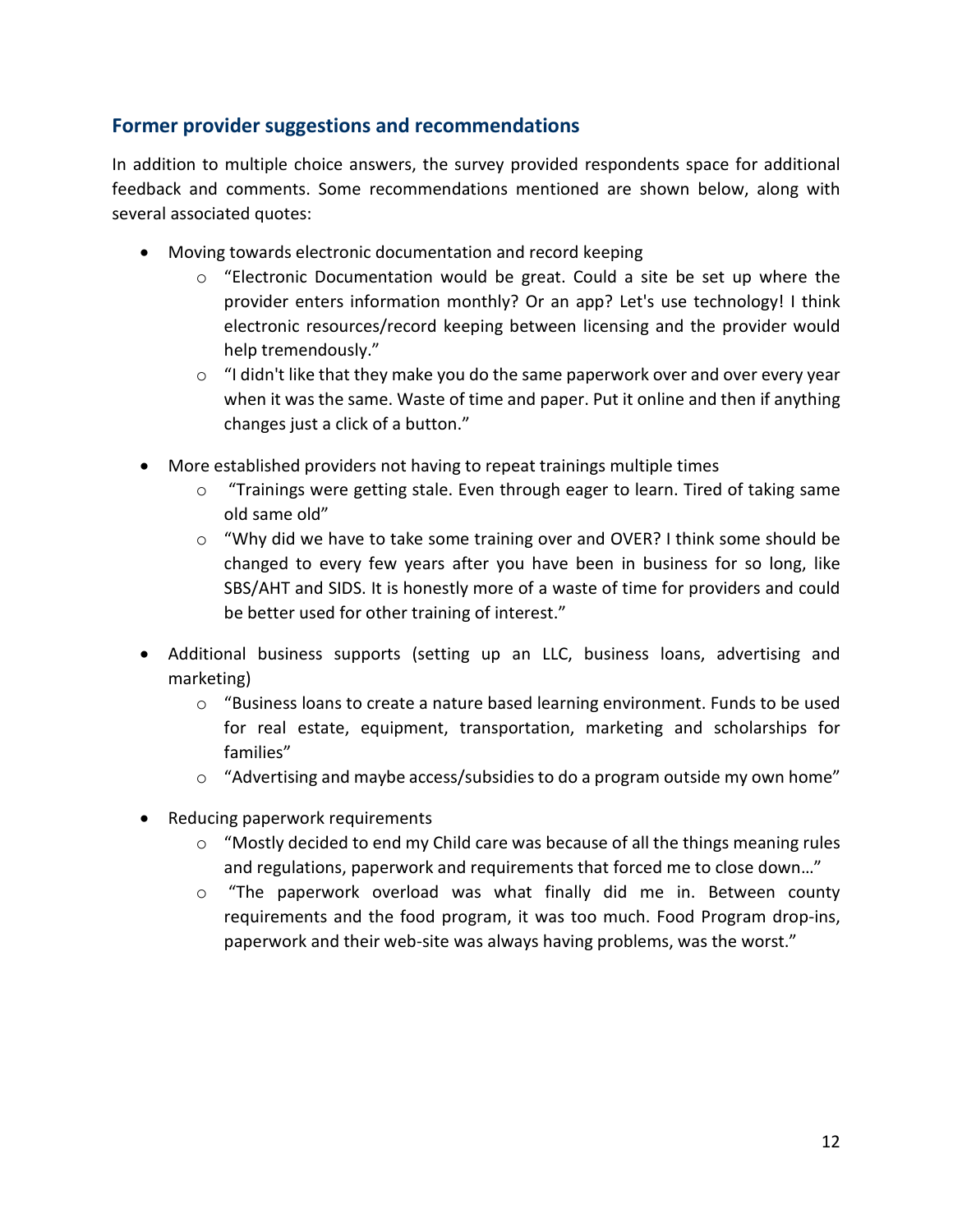- Increased support, both from their regulator and mentors / other providers
	- o "I would like to see a more supportive role between licensor and provider. I ran a small daycare that usually had a waiting list. I always had good inspections from my licensor. It still seemed like the licensor was looking for something to catch me on rather than using that time to support, train, encourage, or make recommendations"
	- o "There weren't mentors/coaches, no startup grants…"
	- o "The main reason I am no longer a licensed child care provider is because of the stringent rules. I got no support from the licenser in the way of being positive"
- Several providers felt uncomfortable with their family members (spouse, teenage children) having to be fingerprinted for a background check
	- o "…Fingerprinting and increasing background study requirements on my FAMILY (not on me) where the biggest issue…"
	- o "My husband was uncomfortable with fingerprinting as a requirement and felt it was an overreach"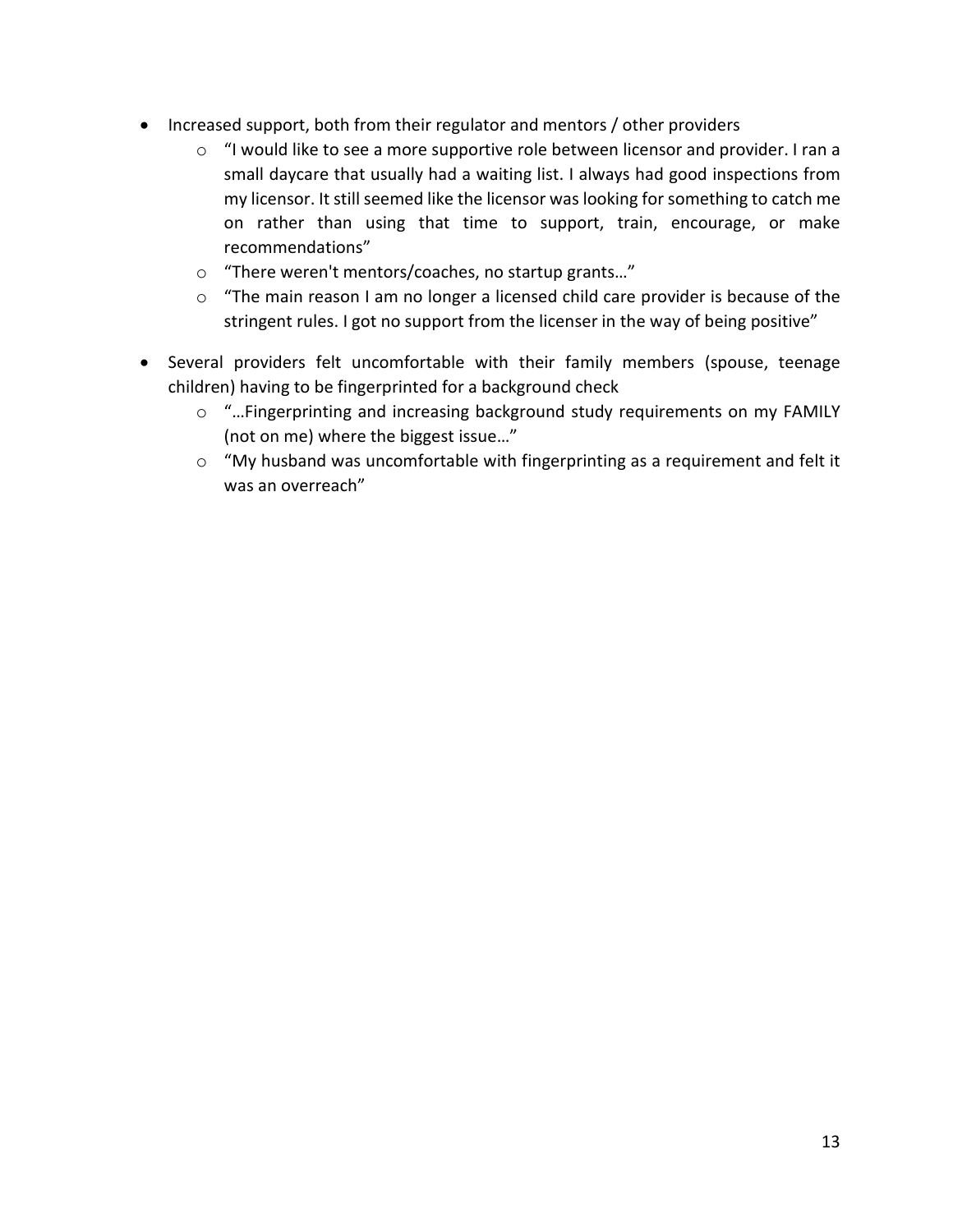# **Appendix**

Table 3. Q: How much impact did these business factors have on your decision to close your child care business?

|                                             | High   | <b>Medium</b> | Low    | No Impact or   |
|---------------------------------------------|--------|---------------|--------|----------------|
| <b>Business factors</b>                     | Impact | Impact        | Impact | Not Applicable |
| Managing enrollment, turnover in families   | 8%     | 12%           | 39%    | 40%            |
| Managing relationships with parents         | 9%     | 13%           | 32%    | 46%            |
| Limited or no professional support          | 12%    | 19%           | 33%    | 36%            |
| Physically-demanding work                   | 15%    | 24%           | 33%    | 27%            |
| Families couldn't pay the rate I would need | 15%    | 18%           | 27%    | 40%            |
| Food program reimbursement rate was too     | 17%    | 19%           | 20%    | 43%            |
| low                                         |        |               |        |                |
| CCAP (child care subsidy) reimbursement     | 19%    | 9%            | 17%    | 54%            |
| rate was too low                            |        |               |        |                |
| Not enough income / low earnings            | 26%    | 22%           | 27%    | 25%            |
| Home maintenance requirements (wear         | 28%    | 28%           | 27%    | 17%            |
| and tear on my home)                        |        |               |        |                |
| Difficulty finding substitute providers     | 31%    | 16%           | 21%    | 32%            |
| Long hours, schedule                        | 34%    | 31%           | 18%    | 17%            |
| Lack of benefits (health insurance,         | 40%    | 14%           | 21%    | 25%            |
| retirement, etc.)                           |        |               |        |                |

Table 4. Q: How much impact did these business factors have on your decision to close your child care business? [Difficulty finding substitute providers], by region

|                                  | <b>High</b> | Medium | Low    | No Impact or   |
|----------------------------------|-------------|--------|--------|----------------|
| Region                           | Impact      | Impact | Impact | Not Applicable |
| <b>Minneapolis or Saint Paul</b> | 13%         | 7%     | 33%    | 47%            |
| Suburban Metro                   | 25%         | 16%    | 23%    | 37%            |
| Southeast                        | 27%         | 15%    | 21%    | 36%            |
| Southwest                        | 33%         | 8%     | 21%    | 38%            |
| Northwest                        | 35%         | 15%    | 27%    | 23%            |
| Central                          | 38%         | 25%    | 15%    | 23%            |
| Northeast                        | 39%         | 17%    | 17%    | 28%            |

| Table 5. Q: How much impact did these personal factors have on your decision to close your child care |  |  |  |  |  |  |
|-------------------------------------------------------------------------------------------------------|--|--|--|--|--|--|
| business?                                                                                             |  |  |  |  |  |  |

|                                     | <b>High</b> | Medium | Low    | No Impact or |
|-------------------------------------|-------------|--------|--------|--------------|
| Personal factors                    | Impact      | Impact | Impact | low impact   |
| No longer needed to care for my own | 8%          | 11%    | 22%    | 59%          |
| family                              |             |        |        |              |
| Retirement from work                | 13%         | 4%     | 11%    | 73%          |
| Mentally demanding work             | 23%         | 22%    | 26%    | 35%          |
| Isolation from other adults         | 24%         | 25%    | 26%    | 25%          |
| Wanted a change in job field or job | 27%         | 18%    | 24%    | 31%          |
| conditions                          |             |        |        |              |
| Other personal reasons              | 37%         | 14%    | 14%    | 35%          |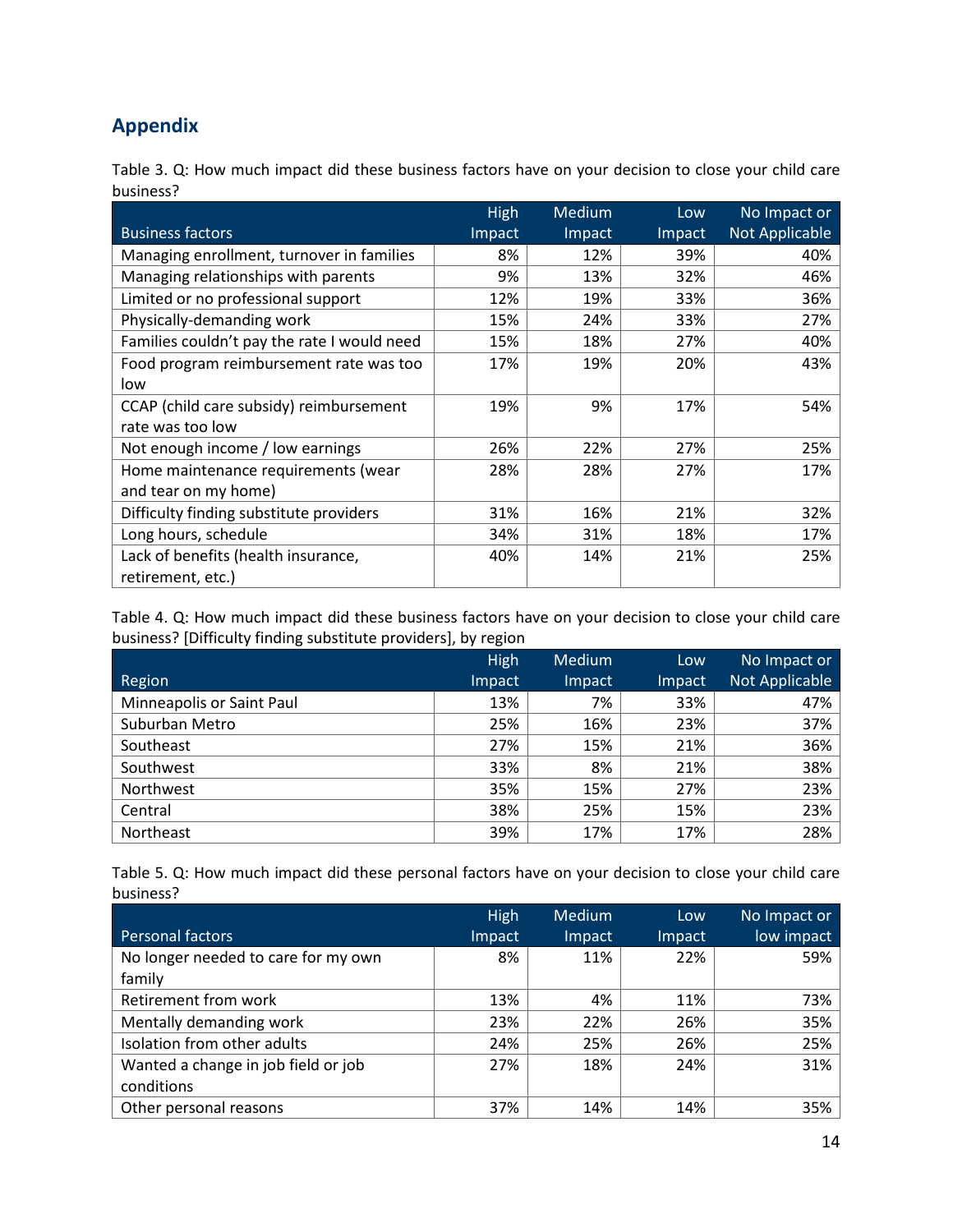Table 6. Q: How much impact did these administrative factors have on your decision to close your child care business?

|                                              | High   | Medium | Low    | No Impact or |
|----------------------------------------------|--------|--------|--------|--------------|
| Administrative factors                       | Impact | Impact | Impact | low impact   |
| Resolving citations with the county licensor | 6%     | 5%     | 17%    | 72%          |
| or the Department of Human Services (DHS)    |        |        |        |              |
| Inability to get a variance                  | 8%     | 6%     | 26%    | 61%          |
| Interactions with the Department of Human    | 10%    | 9%     | 22%    | 59%          |
| Services (DHS)                               |        |        |        |              |
| Interactions with the county licensor        | 11%    | 11%    | 26%    | 52%          |
| Background study requirements                | 16%    | 11%    | 30%    | 43%          |
| Training requirements                        | 30%    | 32%    | 22%    | 15%          |
| Completing required paperwork,               | 37%    | 30%    | 17%    | 17%          |
| documentation                                |        |        |        |              |
| Complying with other regulations             | 45%    | 25%    | 17%    | 13%          |

Table 7. Q: Documentation is required as part of running a licensed child care business. To what extent were the following types of documentation burdensome for you?

|                              | Very       |                   | Not very   | Not burdensome at     |
|------------------------------|------------|-------------------|------------|-----------------------|
| Types of documentation       | burdensome | <b>Burdensome</b> | burdensome | all or not applicable |
| <b>Child Care Assistance</b> | 14%        | 11%               | 17%        | 58%                   |
| Program (CCAP) forms         |            |                   |            |                       |
| <b>Parent Aware forms</b>    | 17%        | 12%               | 14%        | 58%                   |
| Food program forms           | 23%        | 23%               | 28%        | 27%                   |
| Ongoing updates to           | 19%        | 35%               | 35%        | 12%                   |
| children's records           |            |                   |            |                       |
| Record keeping (i.e. taxes,  | 29%        | 33%               | 27%        | 12%                   |
| employee records)            |            |                   |            |                       |
| Relicensing forms            | 22%        | 42%               | 21%        | 15%                   |

Table 8. Q: Regulations are intended to ensure minimum health and safety standards. To what extent was complying with these regulations difficult for you?

|                                      | Very      |                  | Not very  | Not difficult at all or |
|--------------------------------------|-----------|------------------|-----------|-------------------------|
| <b>Regulations</b>                   | difficult | <b>Difficult</b> | difficult | not applicable          |
| Water, food, and nutrition           | 3%        | 6%               | 51%       | 40%                     |
| requirements                         |           |                  |           |                         |
| Physical location or space           | 5%        | 9%               | 53%       | 33%                     |
| requirements                         |           |                  |           |                         |
| Behavior guidance requirements       | 2%        | 13%              | 48%       | 36%                     |
| Background study requirements        | 6%        | 10%              | 44%       | 40%                     |
| Activities and equipment             | 4%        | 17%              | 44%       | 35%                     |
| requirements                         |           |                  |           |                         |
| Infant safe sleep requirements       | 14%       | 19%              | 38%       | 30%                     |
| Capacity, ratio and age distribution | 11%       | 23%              | 38%       | 28%                     |
| requirements                         |           |                  |           |                         |